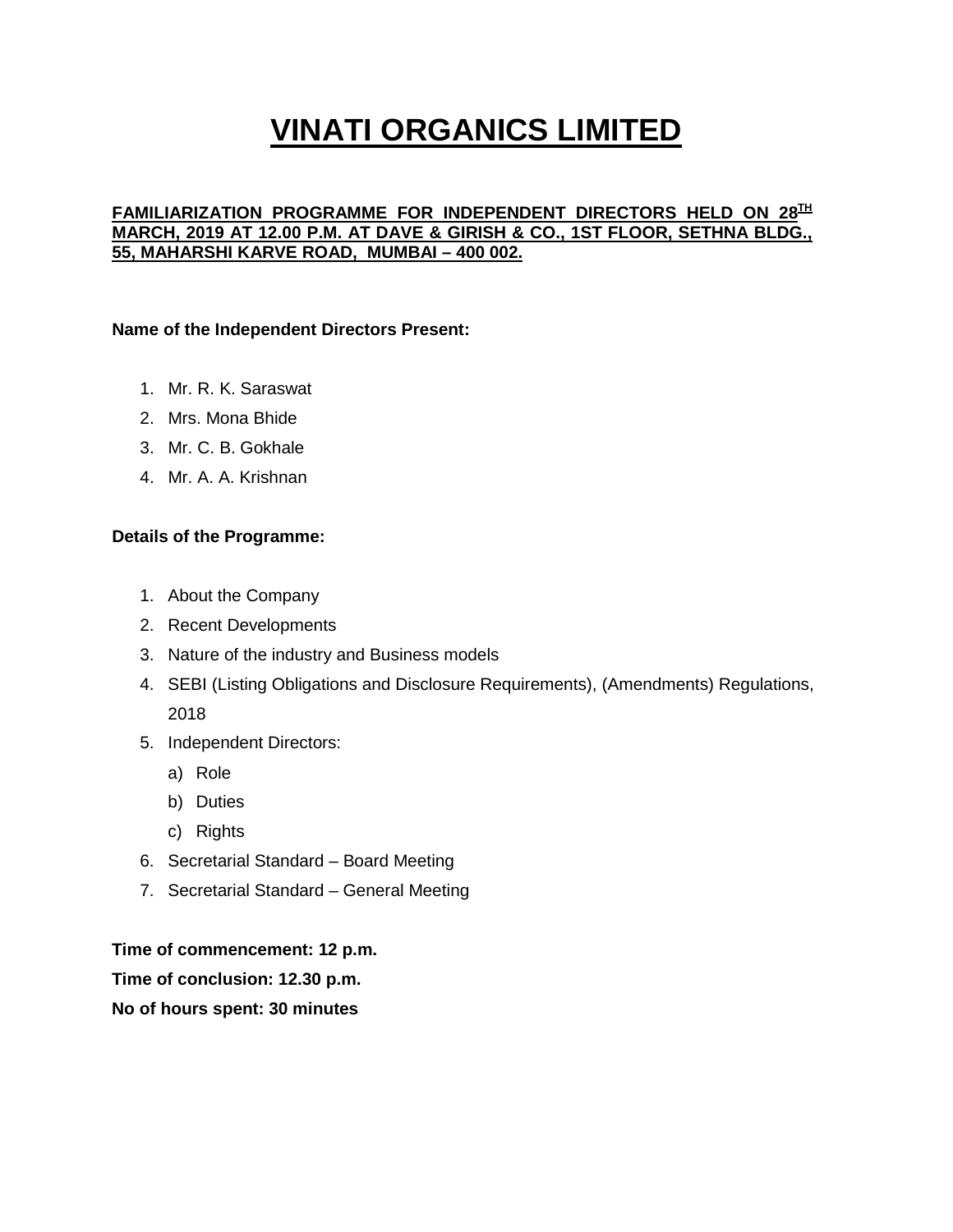### **FAMILIARIZATION PROGRAMME FOR INDEPENDENT DIRECTORS TO BE HELD ON MONDAY, 2ND MARCH, 2020 AT 3.30 P.M. AT THE CORPORATE OFFICE OF THE COMPANY AT PARINEE CRESCENZO, A WING, 1102, 11TH FLOOR, 'G' BLOCK, PLOT NO. C38 & C39, BEHIND MCA, BANDRA KURLA COMPLEX, BANDRA (E), MUMBAI – 400 051.**

The Company has a familiarization programme for Independent Directors (copy available on the Company's website). The objective of the familiarization programme is to provide training to Independent Directors at the time of their joining and also thereafter on a continual basis so as to enable them to understand the Company - its operations, business, industry and environment in which it functions and the regulatory environment applicable to it.

During the financial year 2019-20, the following familiarization programmes for Independent Directors were conducted –

| Sr.<br>No.     | Subject<br>of<br>the<br>matter<br>Programmes | No. of<br>Independent<br><b>Directors</b><br>attended the<br>programmes | No. of hours spent<br>by Independent<br><b>Directors</b> | Name<br>the<br>of<br>Independent<br><b>Directors Present</b> |
|----------------|----------------------------------------------|-------------------------------------------------------------------------|----------------------------------------------------------|--------------------------------------------------------------|
| 1.             | About the Company                            | 4                                                                       | 1.30 hrs                                                 | Adesh<br>Kumar                                               |
| 2.             | Nature of the industry<br>and                |                                                                         |                                                          | Gupta                                                        |
|                | <b>Business models</b>                       |                                                                         |                                                          | Jagdish<br>2.                                                |
| 3.             | in<br>Recent Developments                    |                                                                         |                                                          | Chandra Laddha                                               |
|                | business operation                           |                                                                         |                                                          | 3. Mona Mukund                                               |
| 4.             | Recent regulatory updates and                |                                                                         |                                                          | <b>Bhide</b>                                                 |
|                | its effect on the Company                    |                                                                         |                                                          | Lakshmi<br>4.                                                |
| 5 <sub>1</sub> | Roles, Rights, Responsibilities              |                                                                         |                                                          | Kantam                                                       |
|                | of the directors                             |                                                                         |                                                          | Mannepalli                                                   |
| 6.             | Update on CSR programme                      |                                                                         |                                                          |                                                              |
|                | undertaken by the Company                    |                                                                         |                                                          |                                                              |

Summary of Familiarization programme of Independent Directors:

| Total no. of hours spent on familiarization programme in the        | Approximately 1.30 hours |
|---------------------------------------------------------------------|--------------------------|
| financial year 2019-20                                              |                          |
| Cumulative hours spent on familiarization till date (from April 01, | Approximately 8 hours    |
| $ 2015\rangle$                                                      |                          |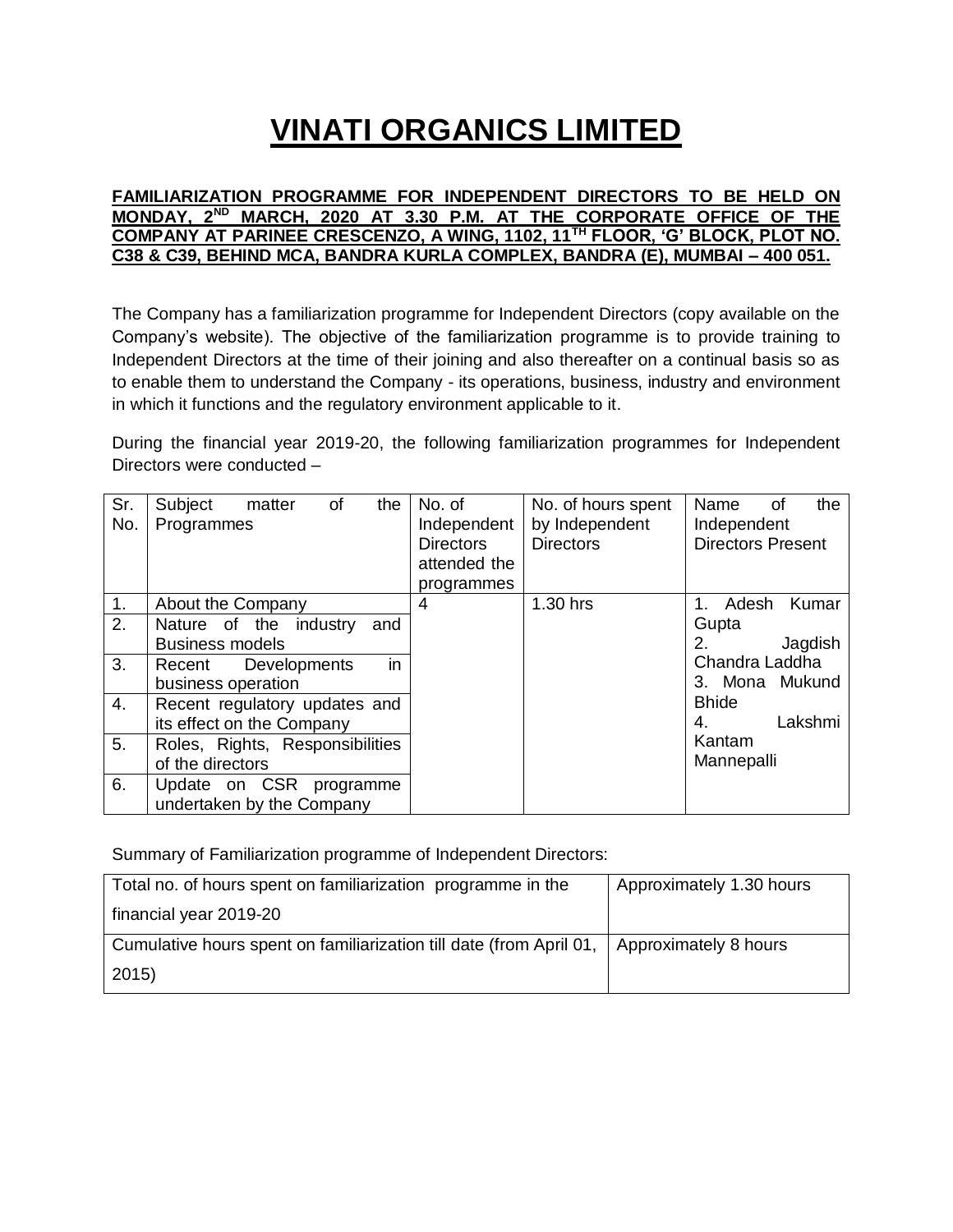### **FAMILIARIZATION PROGRAMME FOR INDEPENDENT DIRECTORS TO BE HELD ON TUESDAY, 2ND FEBRUARY, 2021 AT 10.00 A.M. AT THE CORPORATE OFFICE OF THE COMPANY AT PARINEE CRESCENZO, A WING, 1102, 11TH FLOOR, 'G' BLOCK, PLOT NO. C38 & C39, BEHIND MCA, BANDRA KURLA COMPLEX, BANDRA (E), MUMBAI – 400 051.**

The Company has a familiarization programme for Independent Directors (copy available on the Company's website). The objective of the familiarization programme is to provide training to Independent Directors at the time of their joining and also thereafter on a continual basis so as to enable them to understand the Company - its operations, business, industry and environment in which it functions and the regulatory environment applicable to it.

During the financial year 2020-21, the following familiarization programmes for Independent Directors were conducted –

| Sr.              | Subject<br>of<br>the<br>matter  | No. of           | No. of<br>hours  | Name<br>the<br>οf        |
|------------------|---------------------------------|------------------|------------------|--------------------------|
| No.              | Programmes                      | Independent      | spent            | Independent Directors    |
|                  |                                 | <b>Directors</b> | by               | Present                  |
|                  |                                 | attended the     | Independent      |                          |
|                  |                                 | programmes       | <b>Directors</b> |                          |
| $\overline{1}$ . | About the Company               | 4                | 1.30 hrs         | 1. Adesh Kumar Gupta     |
| 2.               | Nature of the industry<br>and   |                  |                  | Chandra<br>Jagdish<br>2. |
|                  | <b>Business models</b>          |                  |                  | Laddha                   |
| 3.               | in<br>Recent Developments       |                  |                  | 3. Mona Mukund Bhide     |
|                  | business operation              |                  |                  | Lakshmi<br>Kantam<br>4.  |
| 4.               | Recent regulatory updates and   |                  |                  | Mannepalli               |
|                  | its effect on the Company       |                  |                  |                          |
| 5.               | Roles, Rights, Responsibilities |                  |                  |                          |
|                  | of the directors                |                  |                  |                          |
| 6.               | Update on CSR programme         |                  |                  |                          |
|                  | undertaken by the Company       |                  |                  |                          |

Summary of Familiarization programme of Independent Directors:

| Total no. of hours spent on familiarization programme in the        | Approximately 1.30 hours |
|---------------------------------------------------------------------|--------------------------|
| financial year 2020-21                                              |                          |
| Cumulative hours spent on familiarization till date (from April 01, | Approximately 9.30 hours |
| 2015)                                                               |                          |